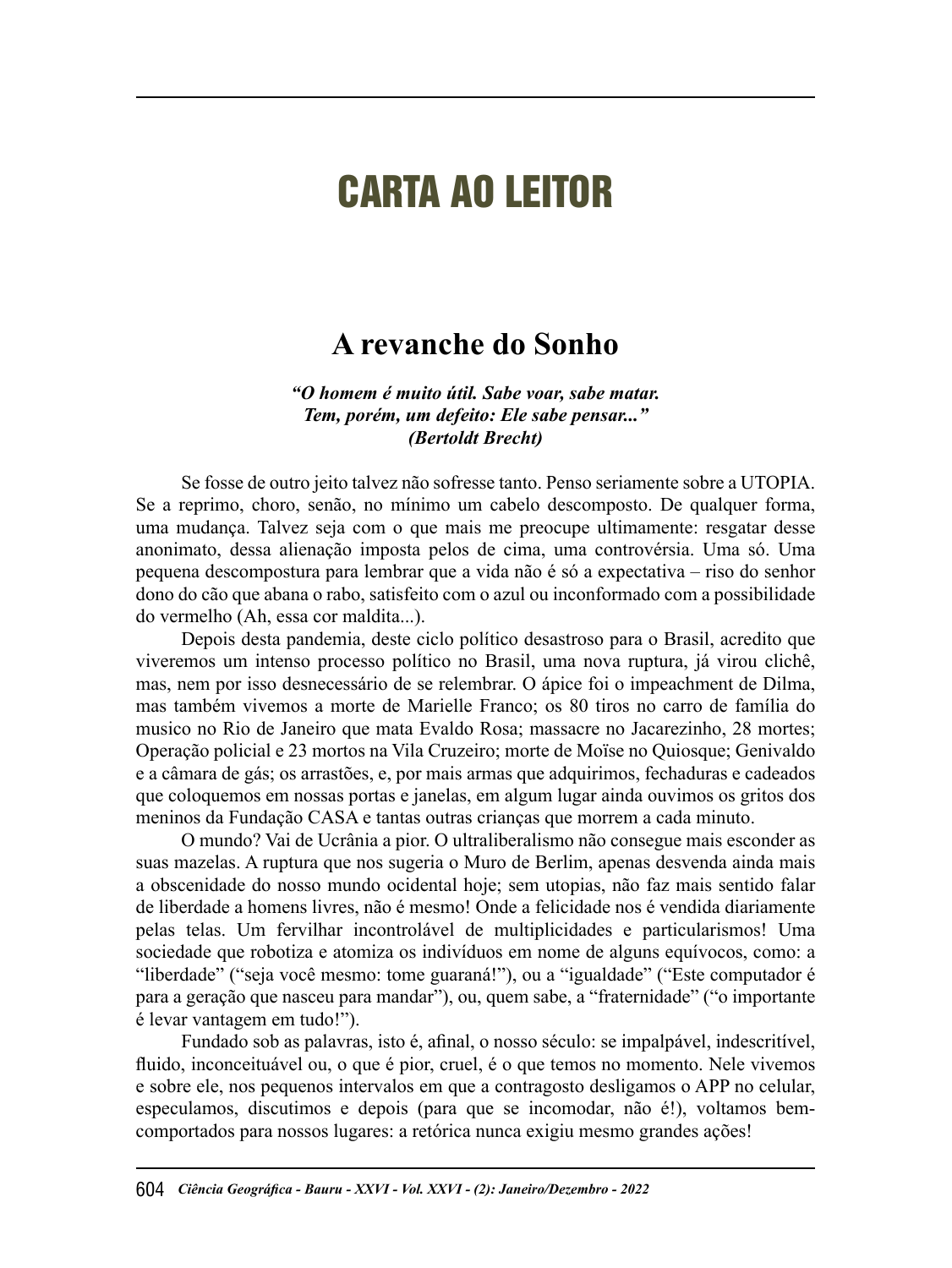E nós, como vivemos neste século XXI?

Vivemos para ser cidadão. Ser cidadão é, antes de tudo, entendermos que não pertencemos a nós mesmos, mas à comunidade no qual estamos inseridos. Nesse sentido, exercemos a cidadania enquanto entidade, fazemos valer e respeitando as diferenças de posições e atuando conjuntamente na busca das nossas utopias.

Portanto, não bastam apenas conjecturas. A sociedade exige o nosso compromisso e atuação.

São os próprios homens que criam a sua história. No século XX, esta verdade foi compreendida pela maioria daqueles que pensaram nas causas do desenvolvimento histórico. Nos nossos dias tornam-se cada vez mais evidente que o futuro da humanidade depende precisamente da atividade dos homens e mulheres.

E nós da AGB/Bauru? Contribuímos com esse compromisso de atuação e exercício de cidadania, levando a luz mais uma UTOPIA, a publicação de mais um número da Revista Ciência Geográfica, a edição XXVI - 2 é composta por 26 artigos, fruto de um projeto coletivo de muitas mãos, é uma edição especial composta por um esforço de integração de várias unidades acadêmicas, na busca de uma integração latino-americana, tendo contribuições de colegas de várias unidades acadêmicas de Norte ao Sul do continente Americano. Tendo como pano de fundo uma homenagem ao professor Milton Santos, que se torna realidade, pois, como disse o mestre Raul Seixas; *"Sonho que se sonha só é só um sonho... mas... sonho que se sonha junto é realidade."*

> *"Estamos convencidos de que a mudança histórica em perspectiva provirá de um movimento de baixo para cima, tendo como agentes principais os países subdesenvolvidos e não os países ricos; os deserdados e os pobres e não os opulentos e outras classes obesas; o indivíduo liberado, partícipe das novas massas, e não o homem acorrentado; o pensamento livre e não o discurso único. Os pobres não se entregam e descobrem a cada dia formas inéditas de trabalho e de luta; a semente do entendimento já está*  plantada e o passo seguinte é o seu florescimento em atitudes de *inconformidade e, talvez, rebeldia"*

> > *Milton Santos*

Foz do Iguaçu, 06 de junho de 2022. Zeno Soares Crocetti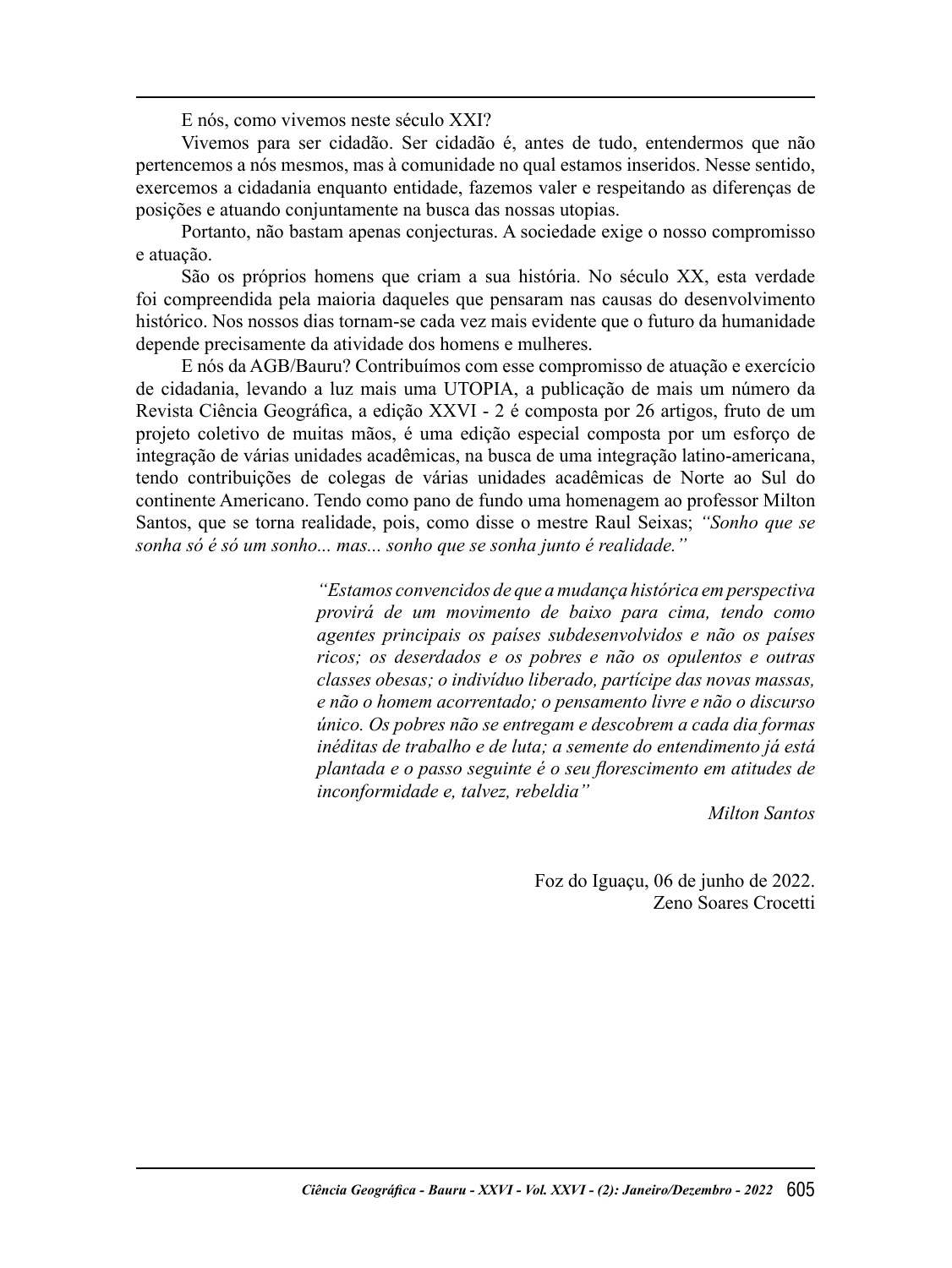## LETTER TO THE READER

## **The rematch of the Dream**

#### *"The man is very useful. He knows how to fl y, he knows how to kill. He has, however, one flaw: He knows how to think...*" *(Bertoldt Brecht)*

If it were otherwise, maybe it wouldn't hurt so much. I think seriously about UTOPIA. If I repress it, I cry, if not, at least a messed up hair. Anyway, a change. Perhaps this is what worries me most lately: to rescue from this anonymity, from this alienation imposed by those above, a controversy. Only one. A little rant to remind you that life is not just about expectations – laughter from the owner of the dog who wags his tail, satisfied with blue or unhappy with the possibility of red (Ah, that damn color...).

After this pandemic, this disastrous political cycle for Brazil, I believe that we will live an intense political process in Brazil, a new rupture, it has already become a cliché, but not unnecessary to remember. The apex was Dilma's impeachment, but we also experienced the death of Marielle Franco; the 80 shots in the musician's family car in Rio de Janeiro that kills Evaldo Rosa; massacre in Jacarezinho, 28 deaths; Police operation and 23 dead in Vila Cruzeiro; Moïse's death at the Kiosk; Genivaldo and the gas chamber; the trawlers, and, no matter how many weapons we acquire, locks and padlocks we put on our doors and windows, somewhere we still hear the screams of the CASA Foundation boys and so many other children who die every minute.

The world? It goes from Ukraine to the worst. Ultraliberalism can no longer hide its ills. The break that the Berlin Wall suggested to us only reveals even more the obscenity of our western world today; without utopias, it doesn't make sense to talk about freedom to free men, does it! Where happiness is sold to us daily by screens. An uncontrollable swarm of multiplicities and particularisms! A society that robotizes and atomizes individuals in the name of some misconceptions, such as: "freedom" ("Be yourself: take guarana!"), or "equality" ("This computer is for the generation that was born to rule" ), or, perhaps, "fraternity" ("the important thing is to take advantage of everything!").

Founded on words, this is, after all, our century: whether impalpable, indescribable, fluid, inconceivable or, what is worse, cruel, is what we have at the moment. In it we live and on it, in the small intervals in which we grudgingly turn off the APP on our cell phone, we speculate, we discuss and then (why bother, isn't it!), we return well-behaved to our places: the rhetoric never really demanded big actions. !